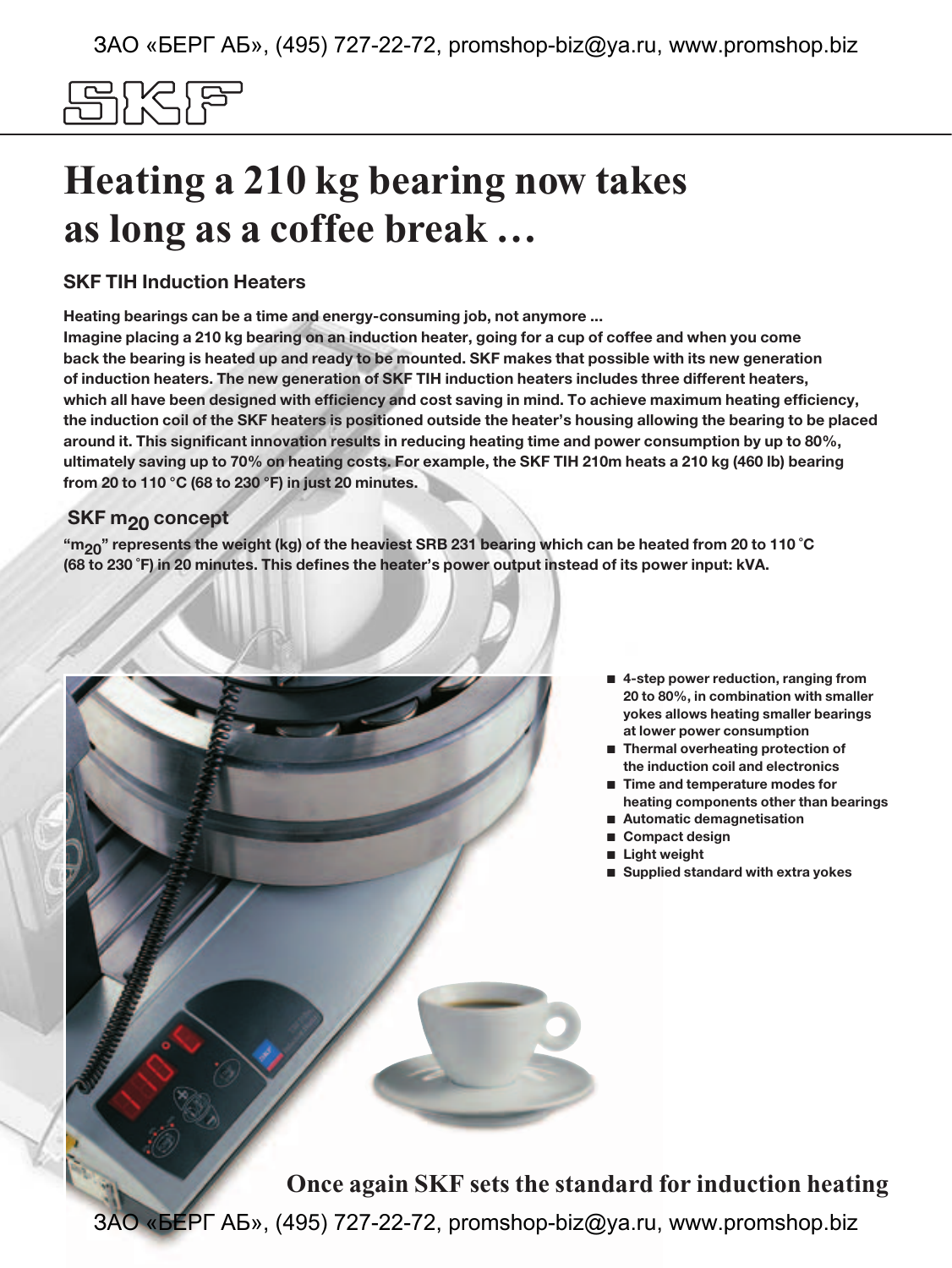# **Regardless of the size of your bearing, SKF offers you the right heater**



## **Heating a 210 kg bearing takes just 20 minutes**

**The SKF TIH 210m is an extremely efficient large induction heater, which is suitable for heating bearings weighing up to 300 kg (660 lb).**

- One power supply execution ranging from **400V/50Hz to 460V/60Hz, the SKF TIH 210m detects the power supply and automatically adjusts its voltage accordingly**
- **Sliding arm facilitates easy placement and removal of the bearing**
- **Supplied standard with two yokes**
- Compact, lightweight design, **75 kg (165 lb) including two yokes**
- A fan version, TIH 210F, allowing continuous **use is available**

## **Heating small to medium size bearings three times faster and twice as cheap**

**For heating small to medium size bearings, SKF offers the TIH 070m. This small to medium size heater has a high heating capacity of up to 80 kg (176 lb).**

- Available in two power executions; **230V/50Hz and 110V/60Hz**
- **Supplied standard with three yokes**
- Compact, lightweight design, 35 kg (77 lb) **including three yokes**
- **Swivel arm is optional**
- **A fan version, TIH 090m, allowing continuous use is available:**
	- One Power supply ranging from 400V/50Hz to 460V/60Hz, the SKF TIH 090m detects the power supply and automatically adjusts its voltage accordingly
	- Swivel arm facilitates easy placement and removal of the bearing
	- Heating capacity up to 120 kg (260 lb)



*Optional swivel arm*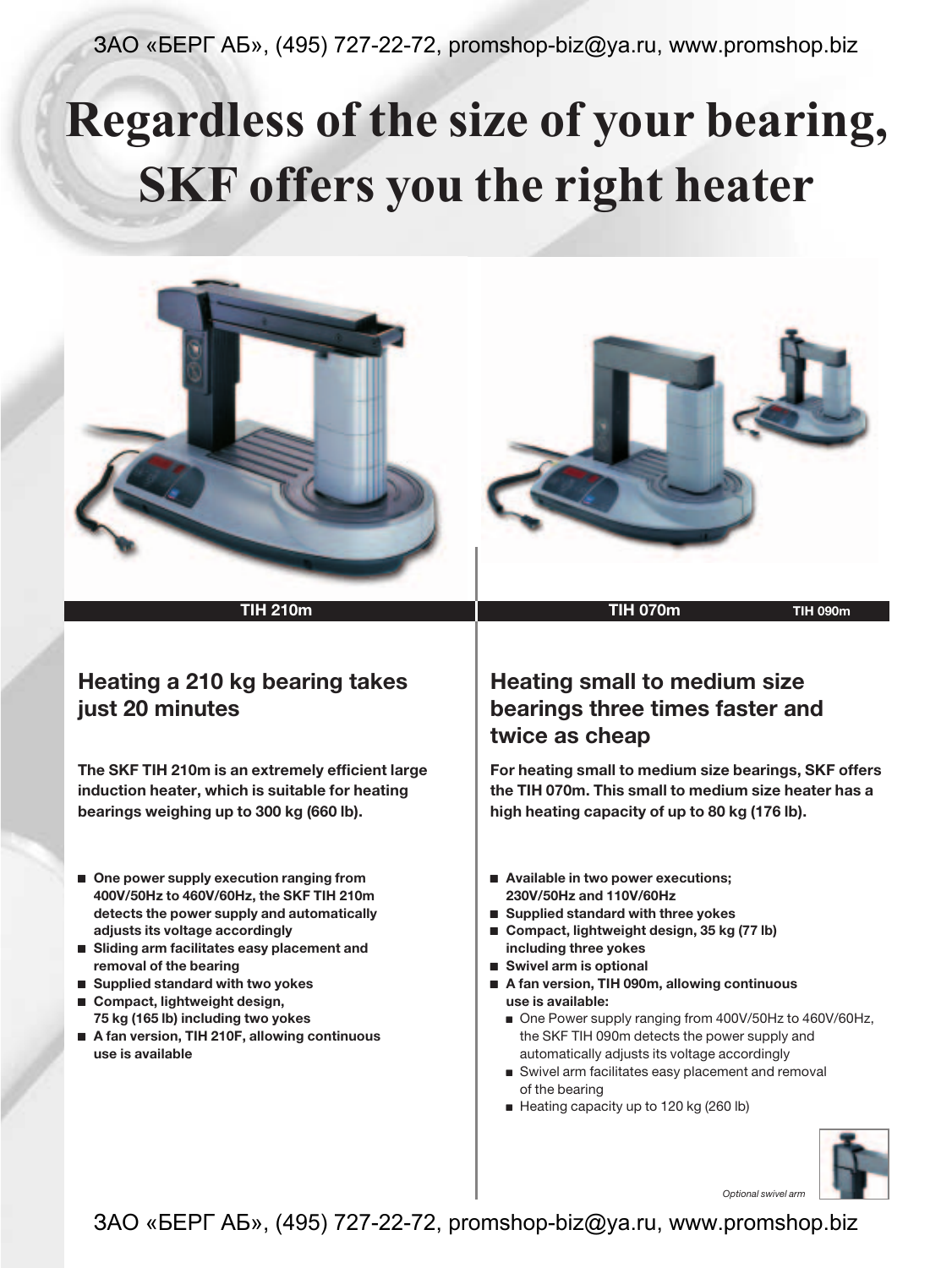

**Features**

**A** Induction coil outside the heater's housing Reduces heating time and energy consumption by 80%. Reduces heating cost by 70%

**Magnetic temperature probe B** Monitors bearing temperature during heating

### **Operating panel C**

Keyboard with LED. Temperature mode pre-set at 110 ˚C (230 ˚F), helps preventing bearing overheating

### **4-step power reduction D**

Heats smaller bearings just as quickly but at lower power consumption

### **Integrated carrying handles E**

Provide excellent grip when moving the TIH heaters around

### **Internal yoke storage F**

Storage for the extra yokes reduces the risk of yoke damage or loss

*The 43,5 kg bearing featured in these photographs was heated to 110 ˚C (230 ˚F) using the SKF TIH 210m in just 130 seconds!*

### **Selection guide Diameter / weight capacity SKF induction heaters**



| <b>Ordering details</b> |                                                                                                                                        |
|-------------------------|----------------------------------------------------------------------------------------------------------------------------------------|
| <b>Designation</b>      | <b>Description</b>                                                                                                                     |
| 729659C                 | Electric hot plate                                                                                                                     |
| <b>TMBH1</b>            | Portable induction heater                                                                                                              |
| <b>TIH 070M/230V</b>    | Small to medium size induction heater, 230V/50Hz power execution                                                                       |
| <b>TIH 070M/110V</b>    | Small to medium size induction heater, 110V/60Hz power execution                                                                       |
| <b>TIH 090M</b>         | Continuous use small to medium size induction heater equipped with a cooling fan                                                       |
| TIH 070/090-Y6          | Optional yoke, $40 \times 40 \times 275$ mm (1.6 x 1.6 x 10.8 in) for heating bearings with bore diameter of 60 mm (2.4 in) and larger |
| TIH 070/090-Y3          | Optional yoke, 20 x 20 x 275 mm (0.8 x 0.8 x 10.8 in) for heating bearings with bore diameter of 30 mm (1.2 in) and larger             |
| <b>TIH 070/090-SA</b>   | Optional swivel arm                                                                                                                    |
| <b>TIH 210M</b>         | Large induction heater                                                                                                                 |
| <b>TIH 210F</b>         | Continuous use execution of the TIH 210m with a cooling fan                                                                            |
| <b>TIH 210-Y80</b>      | Optional yoke, 55 x 55 x 420 mm (2.2 x 2.2 x 16.5 in) for heating bearings with bore diameter of 80 mm (3.2 in) and larger             |
| <b>TIH 240</b>          | Large induction heater, 400V/50Hz power execution                                                                                      |
| <b>TIH 240/460V</b>     | Large induction heater, 460V/60Hz power execution                                                                                      |
| TIH <sub>T1</sub>       | Mobile trolley                                                                                                                         |
| <b>TMMH 300/500</b>     | Bearing Handling Tool, for bearings with outer diameter 300 to 500 mm (12 to 20 in)                                                    |
| <b>TMMH 500/700</b>     | Bearing Handling Tool, for bearings with outer diameter 500 to 700 mm (20 to 28 in)                                                    |
| <b>TMBA G11</b>         | Heat resistant gloves                                                                                                                  |
| <b>TMBA G11H</b>        | Heat and oil resistant gloves                                                                                                          |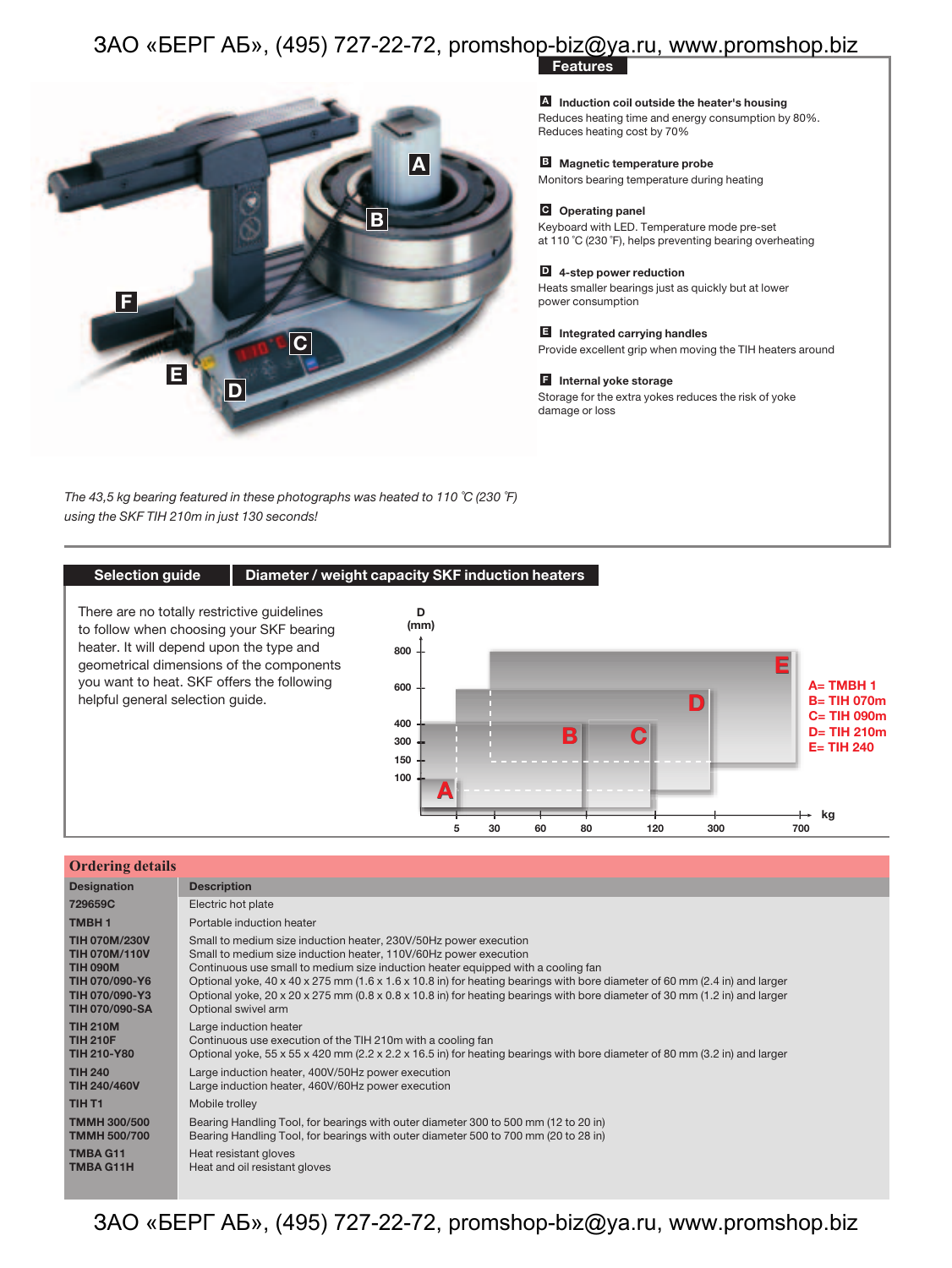





| Technical data                                                                        |                                                                                                                                                                                                                                                                                                                                                                                                                                                                                                                                                                                                                                                                                                                                                                |                                                                       |                                                                                                                                                                                                                                                                      |  |  |  |  |  |  |
|---------------------------------------------------------------------------------------|----------------------------------------------------------------------------------------------------------------------------------------------------------------------------------------------------------------------------------------------------------------------------------------------------------------------------------------------------------------------------------------------------------------------------------------------------------------------------------------------------------------------------------------------------------------------------------------------------------------------------------------------------------------------------------------------------------------------------------------------------------------|-----------------------------------------------------------------------|----------------------------------------------------------------------------------------------------------------------------------------------------------------------------------------------------------------------------------------------------------------------|--|--|--|--|--|--|
| <b>Designation</b>                                                                    | <b>TIH 070M</b>                                                                                                                                                                                                                                                                                                                                                                                                                                                                                                                                                                                                                                                                                                                                                | <b>TIH 090M</b>                                                       | <b>TIH 210M</b>                                                                                                                                                                                                                                                      |  |  |  |  |  |  |
| <b>Description</b>                                                                    | Small to medium size<br>Continuous use small to<br>induction heater<br>medium size induction heater                                                                                                                                                                                                                                                                                                                                                                                                                                                                                                                                                                                                                                                            |                                                                       | Large size induction heater                                                                                                                                                                                                                                          |  |  |  |  |  |  |
| SKF m <sub>20</sub> performance                                                       | 60,5 kg (144 lb)                                                                                                                                                                                                                                                                                                                                                                                                                                                                                                                                                                                                                                                                                                                                               | 90,5 kg (200 lb)                                                      | 210 kg (460 lb)                                                                                                                                                                                                                                                      |  |  |  |  |  |  |
| Voltage, V/Hz                                                                         | 230V/50/60Hz or 110V/50/60Hz                                                                                                                                                                                                                                                                                                                                                                                                                                                                                                                                                                                                                                                                                                                                   | Self-adjusting; 400/50 - 460/60                                       | Self-adjusting; 400/50 - 460/60                                                                                                                                                                                                                                      |  |  |  |  |  |  |
| <b>Work piece</b><br>- Maximum weight<br>- Maximum bore diameter                      | 80 kg (176 lb)<br>20 - 400 mm (0.8 - 15.7 in)                                                                                                                                                                                                                                                                                                                                                                                                                                                                                                                                                                                                                                                                                                                  | 120 kg (260 lb)<br>20 - 400 mm (0.8 - 15.7 in)                        | 300 kg (660 lb)<br>60 - 600 mm (2.4 - 24 in)                                                                                                                                                                                                                         |  |  |  |  |  |  |
| <b>Temperature control</b><br>- Range<br>- Magnetic probe<br>- Accuracy (electronics) | 0 - 250 °C (32 - 482 °F)<br>Yes, K-type<br>$\pm$ 3 °C ( $\pm$ 5 °F)                                                                                                                                                                                                                                                                                                                                                                                                                                                                                                                                                                                                                                                                                            | $0 - 250$ °C (32 - 482 °F)<br>Yes, K-type<br>$\pm$ 3 °C ( $\pm$ 5 °F) | 0 - 250 °C (32 - 482 °F)<br>Yes, K-type<br>$\pm$ 3 °C ( $\pm$ 5 °F)                                                                                                                                                                                                  |  |  |  |  |  |  |
| <b>Time control</b><br>- Range<br>- Accuracy                                          | 0 - 60 minutes<br>$\pm$ 0.01 sec.                                                                                                                                                                                                                                                                                                                                                                                                                                                                                                                                                                                                                                                                                                                              | $0 - 60$ minutes<br>$\pm$ 0.01 sec.                                   | $0 - 60$ minutes<br>$\pm$ 0.01 sec.                                                                                                                                                                                                                                  |  |  |  |  |  |  |
| <b>Maximum temperature</b><br>(approx.)                                               | 400 °C<br>(750 °F)                                                                                                                                                                                                                                                                                                                                                                                                                                                                                                                                                                                                                                                                                                                                             | 400 °C<br>(750 °F)                                                    | 400 °C<br>(750 °F)                                                                                                                                                                                                                                                   |  |  |  |  |  |  |
| <b>Thermometer mode</b>                                                               | Yes                                                                                                                                                                                                                                                                                                                                                                                                                                                                                                                                                                                                                                                                                                                                                            | Yes                                                                   | Yes                                                                                                                                                                                                                                                                  |  |  |  |  |  |  |
| <b>Bearing temperature preset</b>                                                     | Yes                                                                                                                                                                                                                                                                                                                                                                                                                                                                                                                                                                                                                                                                                                                                                            | Yes                                                                   | Yes                                                                                                                                                                                                                                                                  |  |  |  |  |  |  |
| <b>Power reduction</b>                                                                | 4-step; 20-40-60-80%                                                                                                                                                                                                                                                                                                                                                                                                                                                                                                                                                                                                                                                                                                                                           | 4-step; 20-40-60-80%                                                  | 4-step; 20-40-60-80%                                                                                                                                                                                                                                                 |  |  |  |  |  |  |
| Demagnetisation according to<br><b>SKF norms (automatic)</b>                          | Yes $(2 \text{ A/cm})$                                                                                                                                                                                                                                                                                                                                                                                                                                                                                                                                                                                                                                                                                                                                         | Yes $(2 \text{ A/cm})$                                                | Yes $(2 \text{ A/cm})$                                                                                                                                                                                                                                               |  |  |  |  |  |  |
| <b>Can heat</b><br>sealed bearings                                                    | Yes                                                                                                                                                                                                                                                                                                                                                                                                                                                                                                                                                                                                                                                                                                                                                            | Yes                                                                   | Yes                                                                                                                                                                                                                                                                  |  |  |  |  |  |  |
| <b>Can heat</b><br>pre-greased bearings                                               | Yes                                                                                                                                                                                                                                                                                                                                                                                                                                                                                                                                                                                                                                                                                                                                                            | Yes                                                                   | Yes                                                                                                                                                                                                                                                                  |  |  |  |  |  |  |
| <b>Error guiding codes</b>                                                            | Yes                                                                                                                                                                                                                                                                                                                                                                                                                                                                                                                                                                                                                                                                                                                                                            | Yes                                                                   | Yes                                                                                                                                                                                                                                                                  |  |  |  |  |  |  |
| <b>Thermal overload protection</b>                                                    | Yes                                                                                                                                                                                                                                                                                                                                                                                                                                                                                                                                                                                                                                                                                                                                                            | Yes                                                                   | Yes                                                                                                                                                                                                                                                                  |  |  |  |  |  |  |
| <b>Maximum magnetic flux</b>                                                          | 1,5T                                                                                                                                                                                                                                                                                                                                                                                                                                                                                                                                                                                                                                                                                                                                                           | 1,5T                                                                  | $1,5$ T                                                                                                                                                                                                                                                              |  |  |  |  |  |  |
| <b>Control panel</b>                                                                  | Key board with LED                                                                                                                                                                                                                                                                                                                                                                                                                                                                                                                                                                                                                                                                                                                                             | Key board with LED                                                    | Key board with LED                                                                                                                                                                                                                                                   |  |  |  |  |  |  |
| Operating area (w x h)                                                                | $145 \times 205$ mm $(5.7 \times 8.0)$ in                                                                                                                                                                                                                                                                                                                                                                                                                                                                                                                                                                                                                                                                                                                      | 145 x 205 mm (5.7 x 8.0 in)                                           | 250 x 250 mm (9.8 x 9.8 in)                                                                                                                                                                                                                                          |  |  |  |  |  |  |
| Coil diameter                                                                         | 115 mm $(4.5 \text{ in})$                                                                                                                                                                                                                                                                                                                                                                                                                                                                                                                                                                                                                                                                                                                                      | 115 mm $(4.5 \text{ in})$                                             | 135 mm (5.3 in)                                                                                                                                                                                                                                                      |  |  |  |  |  |  |
| Dimensions (w x d x h)                                                                | 420 x 280 x 345 mm<br>$(16.5 \times 11.0 \times 13.6)$ in)                                                                                                                                                                                                                                                                                                                                                                                                                                                                                                                                                                                                                                                                                                     | 420 x 280 x 420 mm<br>$(16.5 \times 11.0 \times 16.5 \text{ in})$     | 600 x 350 x 420 mm<br>$(24 \times 13.7 \times 16.5)$ in)                                                                                                                                                                                                             |  |  |  |  |  |  |
| Total weight,<br>including yokes                                                      | 35 kg<br>(77 lb)                                                                                                                                                                                                                                                                                                                                                                                                                                                                                                                                                                                                                                                                                                                                               | 38 kg<br>(84 lb)                                                      | 75 kg<br>(165 lb)                                                                                                                                                                                                                                                    |  |  |  |  |  |  |
| <b>Maximum power</b>                                                                  | 3,6/2,0 kVA                                                                                                                                                                                                                                                                                                                                                                                                                                                                                                                                                                                                                                                                                                                                                    | 6,4 kVA                                                               | 10,0 kVA                                                                                                                                                                                                                                                             |  |  |  |  |  |  |
| Number of standard yokes                                                              | 3                                                                                                                                                                                                                                                                                                                                                                                                                                                                                                                                                                                                                                                                                                                                                              | 3                                                                     | $\overline{2}$                                                                                                                                                                                                                                                       |  |  |  |  |  |  |
| <b>Standard yokes</b>                                                                 | 55 x 55 x 275 mm (2.2 x 2.2 x 10.8 in),<br>55 x 55 x 275 mm (2.2 x 2.2 x 10.8 in),<br>for heating bearings with bore<br>for heating bearings with bore<br>diameter of 80 mm (3.1 in) and larger.<br>diameter of 80 mm (3.1 in) and larger.<br>28 x 28 x 275 mm (1.1 x 1.1 x 10.8 in),<br>28 x 28 x 275 mm (1.1 x 1.1 x 10.8 in),<br>for heating bearings with bore<br>for heating bearings with bore<br>diameter of 40 mm (1.6 in) and larger.<br>diameter of 40 mm (1.6 in) and larger.<br>$14 \times 14 \times 275$ mm (0.5 x 0.5 x 10.8 in),<br>$14 \times 14 \times 275$ mm (0.5 x 0.5 x 10.8 in),<br>for heating bearings with bore<br>for heating bearings with bore<br>diameter of 20 mm (0.8 in) and larger.<br>diameter of 20 mm (0.8 in) and larger. |                                                                       | 70 x 70 x 420 mm (2.8 x 2.8 x 16.5 in),<br>for heating bearings with bore<br>diameter of 100 mm (3.9 in) and larger.<br>$40 \times 40 \times 420$ mm $(1.6 \times 1.6 \times 16.5)$ in),<br>for heating bearings with bore<br>diameter of 60 mm (2.4 in) and larger. |  |  |  |  |  |  |
| <b>Core cross section</b>                                                             | 55 x 55 mm (2.2 x 2.2 in)                                                                                                                                                                                                                                                                                                                                                                                                                                                                                                                                                                                                                                                                                                                                      | 55 x 55 mm (2.2 x 2.2 in)                                             | 70 x 70 mm (2.8 x 2.8 in)                                                                                                                                                                                                                                            |  |  |  |  |  |  |
| <b>Yoke storage</b>                                                                   | Yes, internal                                                                                                                                                                                                                                                                                                                                                                                                                                                                                                                                                                                                                                                                                                                                                  | Yes, internal                                                         | Yes, internal                                                                                                                                                                                                                                                        |  |  |  |  |  |  |
| <b>Sliding arm</b>                                                                    |                                                                                                                                                                                                                                                                                                                                                                                                                                                                                                                                                                                                                                                                                                                                                                |                                                                       | Yes                                                                                                                                                                                                                                                                  |  |  |  |  |  |  |
| <b>Swivel arm</b>                                                                     | Optional                                                                                                                                                                                                                                                                                                                                                                                                                                                                                                                                                                                                                                                                                                                                                       | Yes                                                                   |                                                                                                                                                                                                                                                                      |  |  |  |  |  |  |
| Cooling fan                                                                           | No                                                                                                                                                                                                                                                                                                                                                                                                                                                                                                                                                                                                                                                                                                                                                             | Standard                                                              | Optional                                                                                                                                                                                                                                                             |  |  |  |  |  |  |
| <b>Housing material</b>                                                               | Aluminium                                                                                                                                                                                                                                                                                                                                                                                                                                                                                                                                                                                                                                                                                                                                                      | Aluminium                                                             | Aluminium                                                                                                                                                                                                                                                            |  |  |  |  |  |  |
| <b>Warranty period</b>                                                                | 3 years                                                                                                                                                                                                                                                                                                                                                                                                                                                                                                                                                                                                                                                                                                                                                        | 3 years                                                               | 3 years                                                                                                                                                                                                                                                              |  |  |  |  |  |  |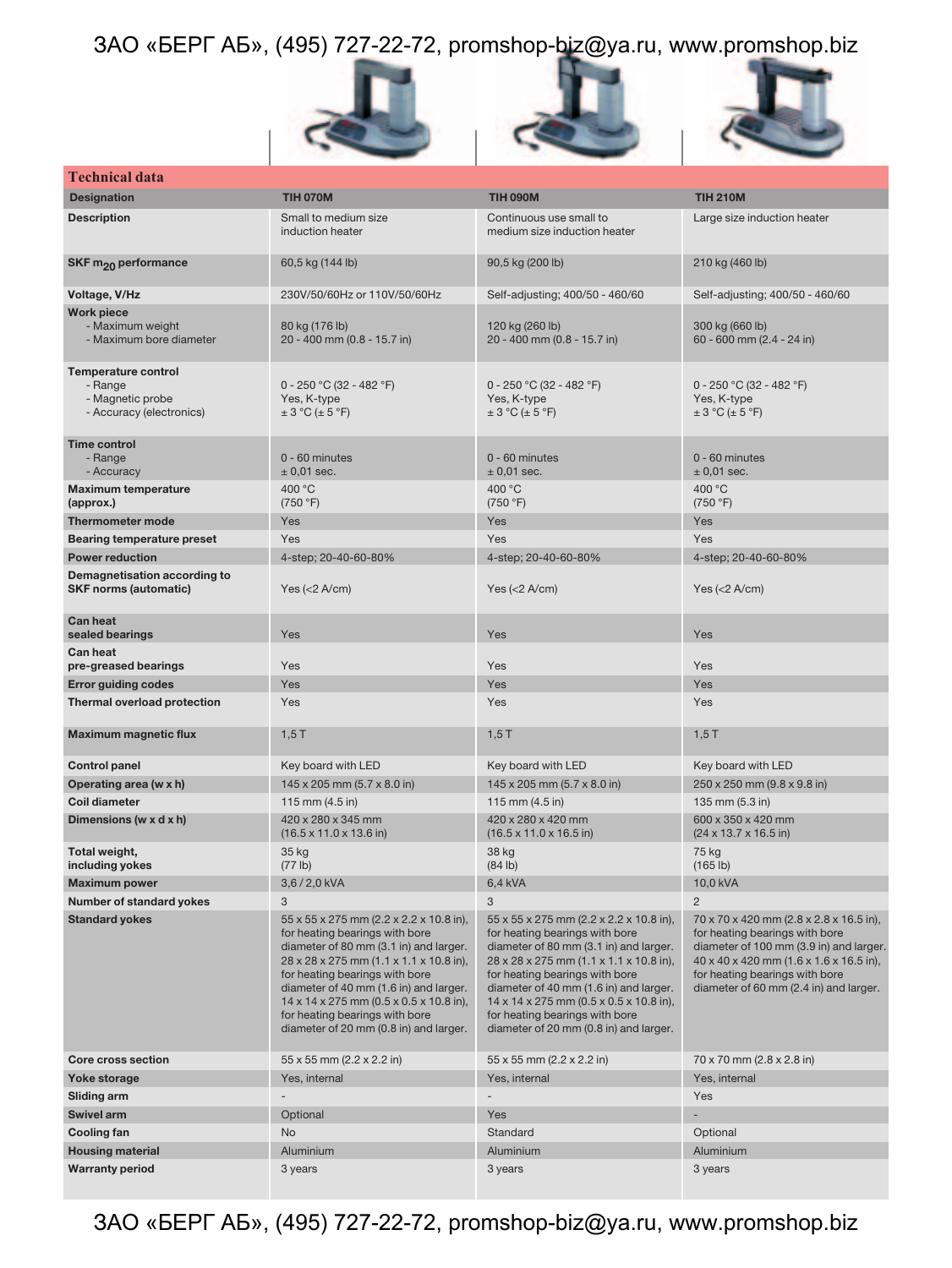### **SKF Bearing Handling Tool TMMH series** ЗАО «БЕРГ АБ», (495) 727-22-72, promshop-biz@ya.ru, www.promshop.biz

### **Safe grip on handling medium and large size bearings**

**Handling medium and large size bearings can be a complicated, time consuming and hazardous job. To help ensure safe, easy and damage-free handling of bearings, SKF has developed its Bearing Handling Tool. The SKF Bearing Handling Tool facilitates the handling of both cold and heated bearings. Since it can withstand temperatures up to 160 °C (320 °F), the Bearing Handling Tool can remain around the bearing while it is being heated using an induction heater.**

# **Electric hot plate 729659 C**

### **Thermostat controlled small bearings heating**

**The SKF electric hot plate, 729659 C, is especially designed for heating small bearings. The temperature of the plate can be adjusted at the turn of a knob to provide a temperature range of between 50 and 200 °C (120 and 390 °F).**

# **SCORPIO induction heater TMBH 1**

### **Portable induction heater for bearings up to 5 kg**

**The SKF TMBH 1 is a portable lightweight induction heater for heating bearings with an inner diameter ranging from 20 to 100 mm (0.8 to 4 in) with a maximum corresponding weight of 4 to 5 kg (9 to 11 lb). The heater utilises a patented method of heating based on high frequency induction and provides optimised efficiency. The TMBH 1 is equipped with temperature and time control.**

# **Large induction heater TIH 240**

### **Fast and safe heating of large size bearings**

**The SKF TIH 240 induction heater is designed for the heating of large size bearings up to 700 kg (1,500 lb) and any other large components up to 300 kg (660 lb). This heater can heat a 445 kg (980 lb) bearing in just 10 minutes. It is designed for easy transport using a forklift.**

### **SKF Gloves TMBA series**

### **Safe handling of heated and oily bearings**

**SKF also offers heat and heat & oil resistant gloves for the safe handling of heated and oily bearings. These gloves are made of special fabrics, making them cut resistant and lint free. They have been tested and certified for mechanical and thermal hazards.**